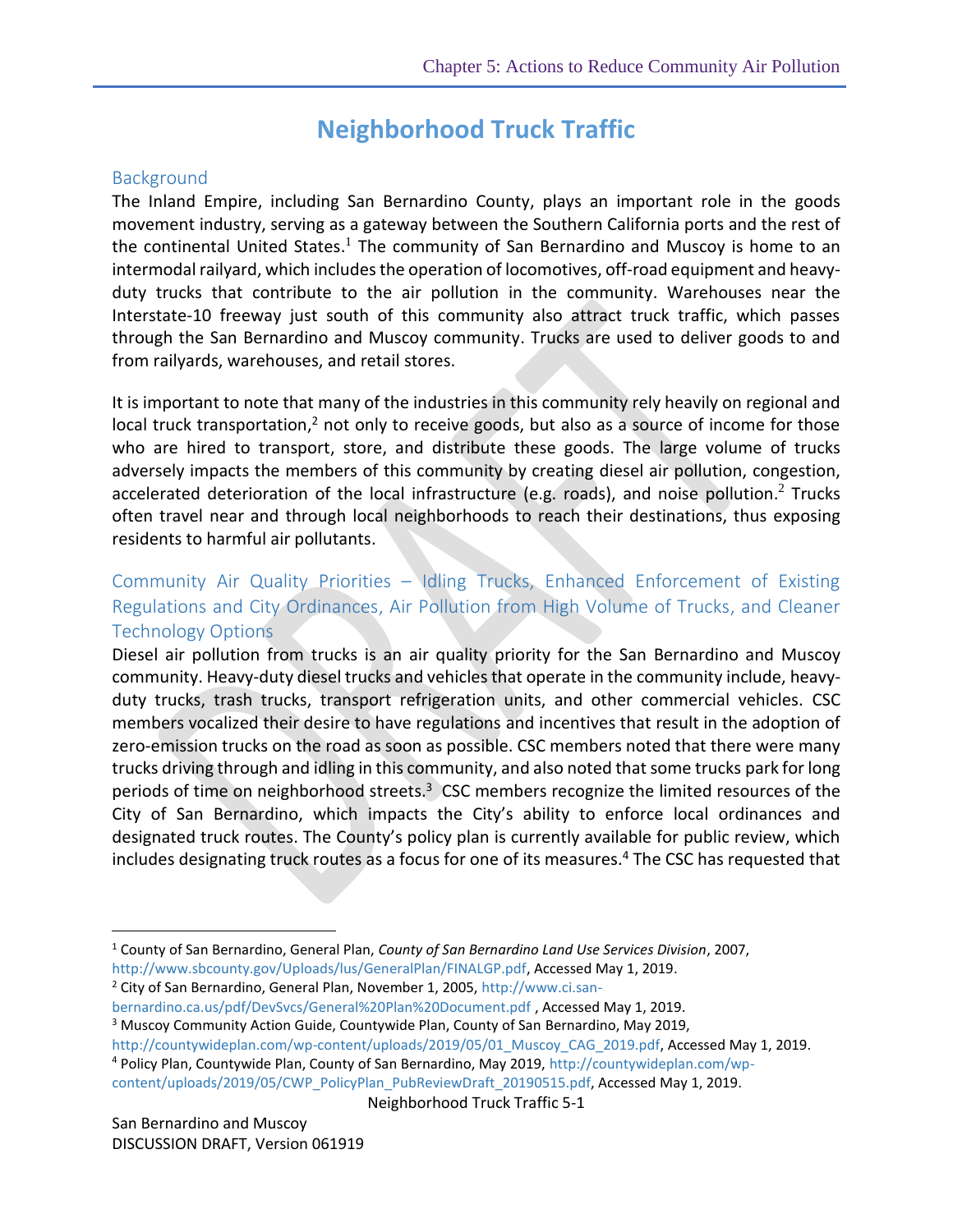the AB 617 program increase enforcement of truck<sup>5</sup> and anti-idling<sup>6</sup> regulations, and utilize existing traffic information and available technology (e.g. Automatic License Plate Readers (ALPRs<sup>7</sup>)) to gather data to help identify potential truck routes.

To address this source, the CSC identified ways to reduce emissions from trucks, such as:

- <span id="page-1-0"></span> Regulations and incentives for zero-emission trucks on the road, when commercially available
- Increased enforcement of idling rules to reduce diesel emissions (including during offhours)
- Gather existing traffic information from local authorities (e.g. Caltrans) and from available databases, and implement new technology such as ALPR to collect data on truck traffic and assess the potential impact of truck emissions near schools. Provide data to local land use agencies to help prioritize truck routes that need to be reclassified in the general plan<sup>[1](#page-0-1)[,2](#page-0-2)</sup> or the community plan<sup>[3](#page-0-3)</sup>
- Additional and new incentive and financing opportunities, especially for small businesses and independent truck drivers, for truck replacements with zero-emission technologies once they become feasible, and near-zero emission technologies until that time
- Working with the City and County of San Bernardino on efforts to design or redesign truck routes in the community
- Improving the complaints and response system to report truck idling or a violation of City or County ordinance regarding air quality
- Enhancing outreach to commercial fleets, warehouses, and other facilities that operate heavy-duty diesel trucks in the community and provide them with information on the availability of zero-emission vehicles and incentive funding opportunities that are available

### Ongoing Efforts

 $\overline{a}$ 

CARB's Airborne Toxic Control Measure (ATCM) places limits on idling of diesel-fueled trucks. [6](#page-1-0) This regulation is enforced by CARB and South Coast AQMD, and will be a focal point of the enforcement activities in AB 617 communities. CARB continues to address truck diesel emissions reductions through existing and upcoming regulations, such as the Drayage Truck Regulation<sup>8</sup>

<sup>8</sup> California Air Resources Board, Update on California Actions to Minimize Community Health Impacts from Freight, March 2019, [https://www.arb.ca.gov/board/books/2019/032119/19-3-](https://www.arb.ca.gov/board/books/2019/032119/19-3-2pres.pdf?_ga=2.79278740.1419761847.1559951314-1545453421.1552083450)

[2pres.pdf?\\_ga=2.79278740.1419761847.1559951314-1545453421.1552083450,](https://www.arb.ca.gov/board/books/2019/032119/19-3-2pres.pdf?_ga=2.79278740.1419761847.1559951314-1545453421.1552083450) Accessed June 13, 2019.

<sup>5</sup> California Air Resources Board, Truck and Bus Rule: [https://arb.ca.gov/msprog/onrdiesel/onrdiesel.htm,](https://arb.ca.gov/msprog/onrdiesel/onrdiesel.htm) Accessed June 7, 2019

<sup>6</sup> California Air Resources Board, "CARB Airborne Toxic Control Measure to Limit Diesel-Fueled Commercial Motor Vehicle Idling", January 2005, [https://www.arb.ca.gov/msprog/truck-idling/truck-idling.htm,](https://www.arb.ca.gov/msprog/truck-idling/truck-idling.htm) Accessed April 10, 2019.

 $7$  California Air Resources Board, "Improving On-road Vehicle Data: Automated License Plate Readers (ALPR) Portable Emission AcQuisition System (PEAQS)," [http://www.aqmd.gov/docs/default-source/ab-617-ab-](http://www.aqmd.gov/docs/default-source/ab-617-ab-134/steering-committees/san-bernardino/presentation-may-16-2019.pdf)

[<sup>134/</sup>steering-committees/san-bernardino/presentation-may-16-2019.pdf,](http://www.aqmd.gov/docs/default-source/ab-617-ab-134/steering-committees/san-bernardino/presentation-may-16-2019.pdf) Accessed May 16, 2019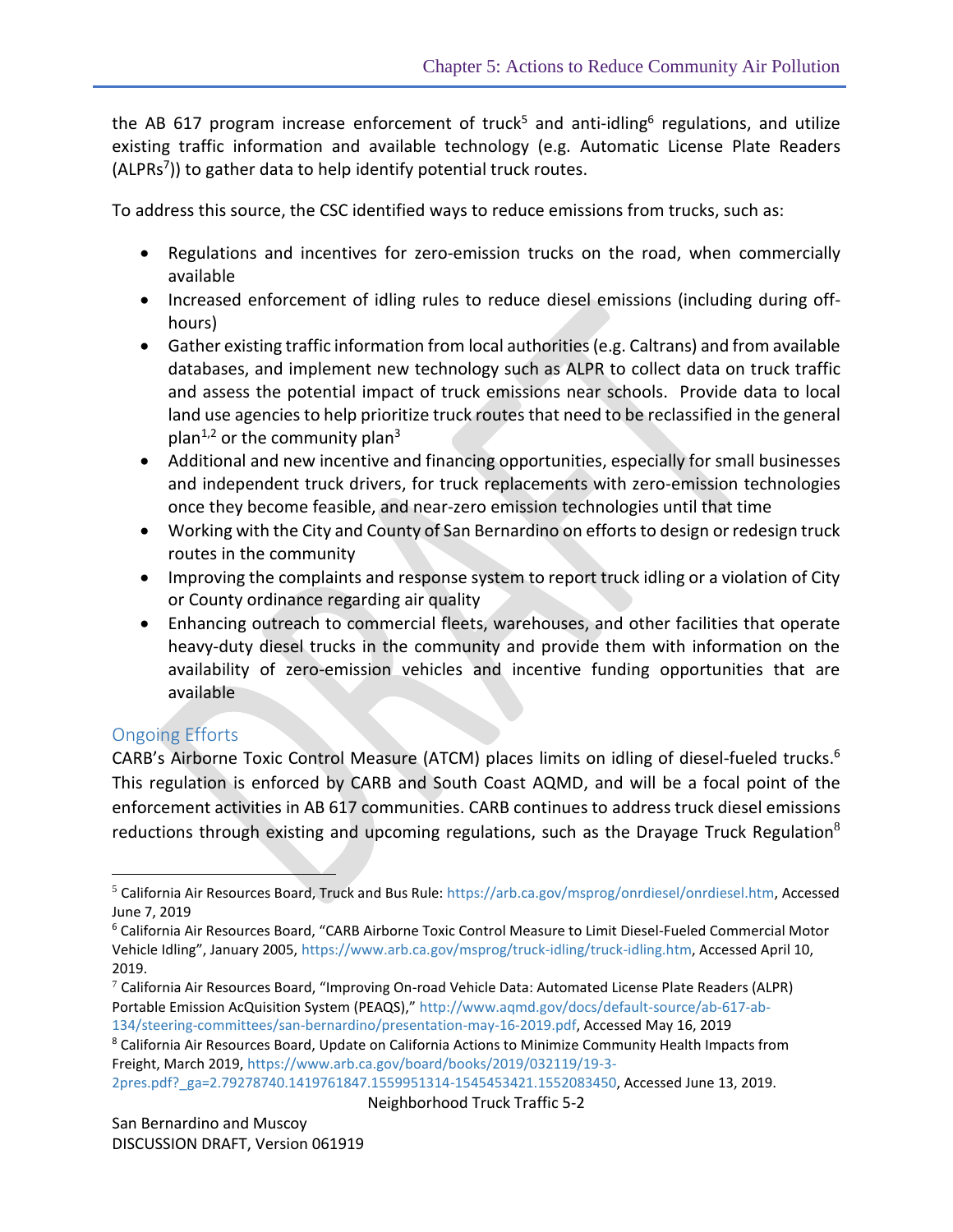and the Truck and Bus Regulation, 9,10 which include emission standard requirements. CARB is also responsible for enforcing the Commercial Vehicle Idling Regulation, where commercial vehicles (gross vehicle weight rating greater than 10,000 pounds) are prohibited from idling for more than five minutes.<sup>11</sup> In addition, to help cities address idling, CARB has developed an "Options for Cities to Mitigate Heavy-Duty Vehicle Idling" guidance document.<sup>12</sup> CARB has many new requirements that are also being considered that would further reduce emissions from trucks. Table 5-1 below illustrates the key upcoming activities from U.S. EPA and CARB.

| <b>Agency</b>      | <b>Proposed Action</b>                                                                                                                                                                                                                                                                   | <b>Expected</b><br><b>Decision</b> | <b>Expected</b><br><b>Phase-in</b><br><b>Period</b> |
|--------------------|------------------------------------------------------------------------------------------------------------------------------------------------------------------------------------------------------------------------------------------------------------------------------------------|------------------------------------|-----------------------------------------------------|
| U.S.<br><b>EPA</b> | Cleaner Truck Initiative <sup>13</sup> – In response to a petition from the South Coast<br>AQMD, U.S. EPA has committed to updating its truck engine standard to<br>reduce NO <sub>x</sub> emissions.                                                                                    | 2020-2021                          | $2024 - ?$                                          |
| <b>CARB</b>        | Drayage Truck Rule <sup>14</sup> – Updated regulation to transition to zero-emission<br>trucks.                                                                                                                                                                                          | 2022                               | $2026-?$                                            |
| <b>CARB</b>        | Advanced Clean Truck Rule <sup>15</sup> – Mandate for truck manufacturers to sell<br>zero-emission trucks. By 2030, zero-emission truck/chassis sales would<br>need to be 50% of class 4 - 8 'straight' trucks sales and 15% of all other<br>truck sales. Also requires fleet reporting. | 2019                               | 2024-2030                                           |
| CARB               | Zero-Emission Fleet Rule <sup>16</sup> - Would require fleets to transition to zero-<br>emissions.                                                                                                                                                                                       | 2022                               | $2024 - ?$                                          |

*Table 5-1: Upcoming Rule Development/Activities from U.S. EPA and CARB*

 $\overline{a}$ 

[2pres.pdf?\\_ga=2.79278740.1419761847.1559951314-1545453421.1552083450,](https://www.arb.ca.gov/board/books/2019/032119/19-3-2pres.pdf?_ga=2.79278740.1419761847.1559951314-1545453421.1552083450) Accessed June 13, 2019.

San Bernardino and Muscoy DISCUSSION DRAFT, Version 061919

<sup>9</sup> California Air Resources Board, "Truck and Bus Regulation

Compliance Requirement Overview," [https://www.arb.ca.gov/msprog/onrdiesel/documents/FSRegSum.pdf,](https://www.arb.ca.gov/msprog/onrdiesel/documents/FSRegSum.pdf) Accessed June 3, 2019.

<sup>10</sup> California Air Resources Board, "Truck and Bus Regulation On-Road Heavy Duty Diesel Vehicles (In-Use) Regulation," [https://www.arb.ca.gov/msprog/onrdiesel/onrdiesel.htm,](https://www.arb.ca.gov/msprog/onrdiesel/onrdiesel.htm) Accessed June 3, 2019.

<sup>&</sup>lt;sup>11</sup> California Air Resources Board, Idling Programs: Commercial Vehicle Idling, May 2019,

[https://www.arb.ca.gov/enf/diesel.htm#cmvidling,](https://www.arb.ca.gov/enf/diesel.htm#cmvidling) Accessed June 13, 2019.

<sup>&</sup>lt;sup>12</sup> California Air Resources Board, "Options for Cities to Mitigate HDV Idling,"

[https://www.arb.ca.gov/enf/arb\\_options\\_cities\\_mitigate\\_idling.pdf,](https://www.arb.ca.gov/enf/arb_options_cities_mitigate_idling.pdf) Accessed June 3, 2019.

<sup>13</sup> U.S. EPA, Cleaner Trucks Initiative, [https://www.epa.gov/regulations-emissions-vehicles-and-engines/cleaner](https://www.epa.gov/regulations-emissions-vehicles-and-engines/cleaner-trucks-initiative)[trucks-initiative,](https://www.epa.gov/regulations-emissions-vehicles-and-engines/cleaner-trucks-initiative) Accessed June 13, 2019.

<sup>&</sup>lt;sup>14</sup> California Air Resources Board, Update on California Actions to Minimize Community Health Impacts from Freight, March 2019, [https://www.arb.ca.gov/board/books/2019/032119/19-3-](https://www.arb.ca.gov/board/books/2019/032119/19-3-2pres.pdf?_ga=2.79278740.1419761847.1559951314-1545453421.1552083450)

<sup>15</sup> California Air Resources Board, Advanced Clean Trucks, [https://ww2.arb.ca.gov/our-work/programs/advanced](https://ww2.arb.ca.gov/our-work/programs/advanced-clean-trucks/resources)[clean-trucks/resources,](https://ww2.arb.ca.gov/our-work/programs/advanced-clean-trucks/resources) Accessed June 13, 2019.

<sup>16</sup> California Air Resources Board, Zero-Emission Vehicle Fleet, [https://ww2.arb.ca.gov/our-work/programs/zero](https://ww2.arb.ca.gov/our-work/programs/zero-emission-vehicle-fleet)[emission-vehicle-fleet,](https://ww2.arb.ca.gov/our-work/programs/zero-emission-vehicle-fleet) Accessed June 13, 2019.

Neighborhood Truck Traffic 5-3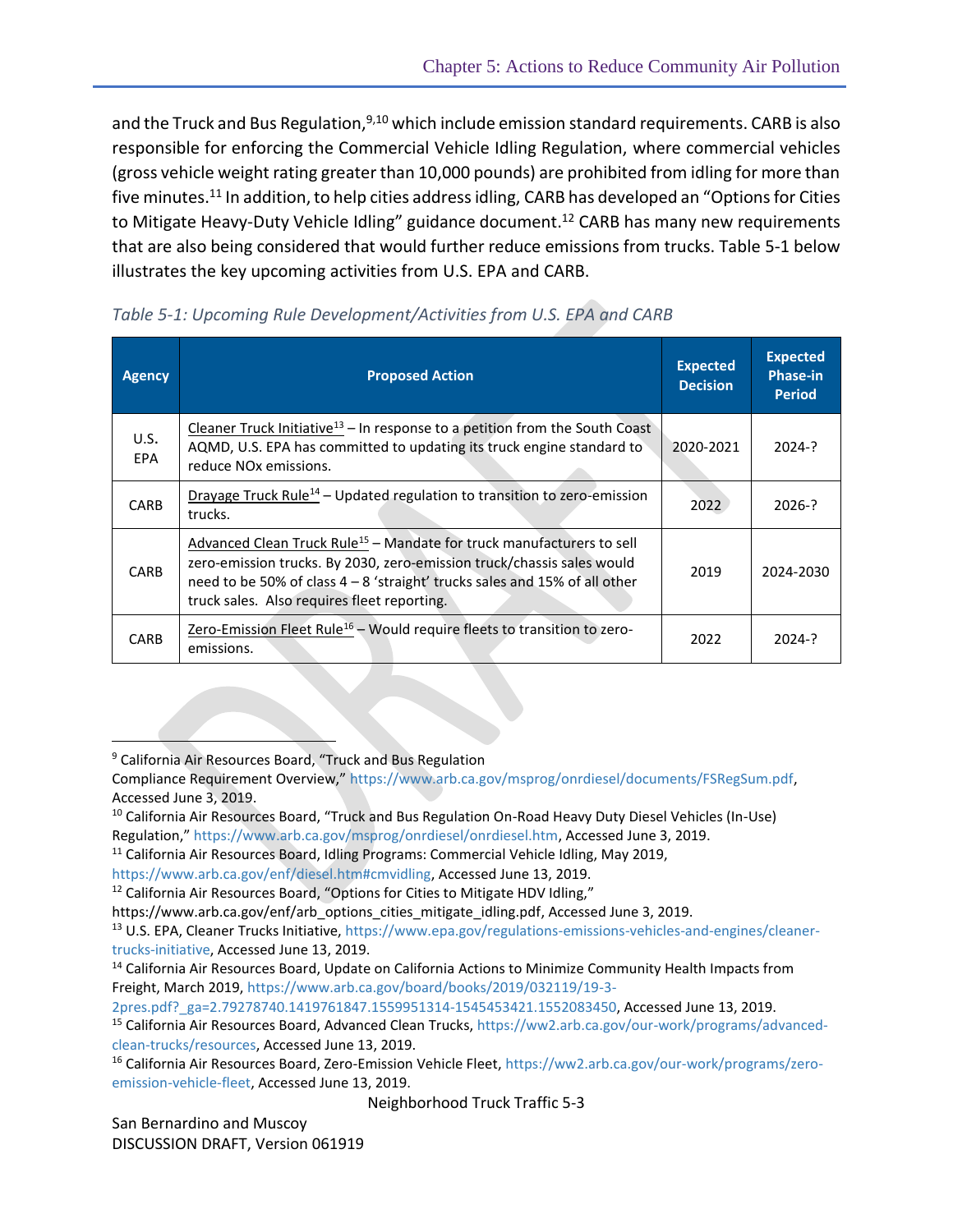| <b>Agency</b> | <b>Proposed Action</b>                                                                                                                                                               | <b>Expected</b><br><b>Decision</b> | <b>Expected</b><br><b>Phase-in</b><br><b>Period</b> |
|---------------|--------------------------------------------------------------------------------------------------------------------------------------------------------------------------------------|------------------------------------|-----------------------------------------------------|
| <b>CARB</b>   | Heavy Duty Low NOx Rule <sup>17</sup> - Would set new statewide engine standards<br>for trucks, 60-75% NOx reduction between 2024-2026. Additional<br>reductions in 2027 and beyond. | 2020                               | 2024-?                                              |

The South Coast AQMD also funds projects to help develop zero-emission technologiesfor heavyduty Class 7-8 trucks (e.g. battery electric, fuel cell). These projects are in the design and demonstration phase and the technologies are not yet commercially available. Additionally, the South Coast AQMD administers incentive programs for truck owners and operators to replace older polluting trucks with ones that are cleaner than required.<sup>18</sup> For example, South Coast AQMD's Voucher Incentive Program (VIP) is designed for smaller businesses with fleets of 10 or fewer vehicles that primarily operate within California<sup>19</sup>. VIP helps truck owners with older trucks reach current emissions standards. Also, the Carl Moyer Program<sup>20</sup> is another resource for truck owners to obtain trucks that are cleaner than required.

Another strategy could be the use of automated license plate readers (ALPRs), which is currently being explored by South Coast AQMD staff. These are high-speed, computer-controlled camera systems that can capture license plate numbers that come into their view. ALPR data, when cross-referenced with DMV data, can provide more information about vehicles (e.g., the chassis model-year and weight class for trucks) which can help build a picture of the fleet makeup that pass a specific location over time. Assumptions for relating chassis model year and engines installed on a chassis can be used to estimate emissions from heavy-duty diesel trucks. South Coast AQMD staff is exploring the possibility of using this information to notify heavy-duty diesel truck owners that may qualify for incentive programs to replace their truck with newer cleaner models. The use of an ALPR system would require the development of a policy to ensure any data collected using an ALPR system protects the privacy of the registered truck owners.<sup>21</sup>

South Coast AQMD is actively looking into the feasibility of utilizing the ALPR system to address this community's concerns but must first understand any possible issues or limitations.

[https://www.arb.ca.gov/msprog/hdlownox/hdlownox.htm,](https://www.arb.ca.gov/msprog/hdlownox/hdlownox.htm) Accessed June 13, 2019.

[https://www.facebook.com/southcoastaqmd/videos/1248687388632139/,](https://www.facebook.com/southcoastaqmd/videos/1248687388632139/) Accessed May 23, 2019.

Neighborhood Truck Traffic 5-4

 $\overline{a}$ 

<sup>17</sup> California Air Resources Board, Heavy-Duty Low NOx, April 2019,

<sup>18</sup> South Coast AQMD, On-Road Vehicles, [http://www.aqmd.gov/home/programs/business/carl-moyer-memorial](http://www.aqmd.gov/home/programs/business/carl-moyer-memorial-air-quality-standards-attainment-(carl-moyer)-program/on-road-vehicles)[air-quality-standards-attainment-\(carl-moyer\)-program/on-road-vehicles,](http://www.aqmd.gov/home/programs/business/carl-moyer-memorial-air-quality-standards-attainment-(carl-moyer)-program/on-road-vehicles) Accessed June 3, 2019.

<sup>&</sup>lt;sup>19</sup> South Coast AQMD, Voucher Incentive Program, [http://www.aqmd.gov/home/programs/business/business](http://www.aqmd.gov/home/programs/business/business-detail?title=voucher-incentive-program&parent=vehicle-engine-upgrades)[detail?title=voucher-incentive-program&parent=vehicle-engine-upgrades,](http://www.aqmd.gov/home/programs/business/business-detail?title=voucher-incentive-program&parent=vehicle-engine-upgrades) Accessed June 3, 2019.

 $^{20}$  South Coast AQMD, Carl Moyer Program, [http://www.aqmd.gov/home/programs/business/business-](http://www.aqmd.gov/home/programs/business/business-detail?title=heavy-duty-engines&parent=vehicle-engine-upgrades)

[detail?title=heavy-duty-engines&parent=vehicle-engine-upgrades,](http://www.aqmd.gov/home/programs/business/business-detail?title=heavy-duty-engines&parent=vehicle-engine-upgrades) Accessed June 3, 2019.

<sup>&</sup>lt;sup>21</sup> California Air Resources Board, "Improving On-road Vehicle Data: Automated License Plate Readers (ALPR) Portable Emission AcQuisition System (PEAQS),"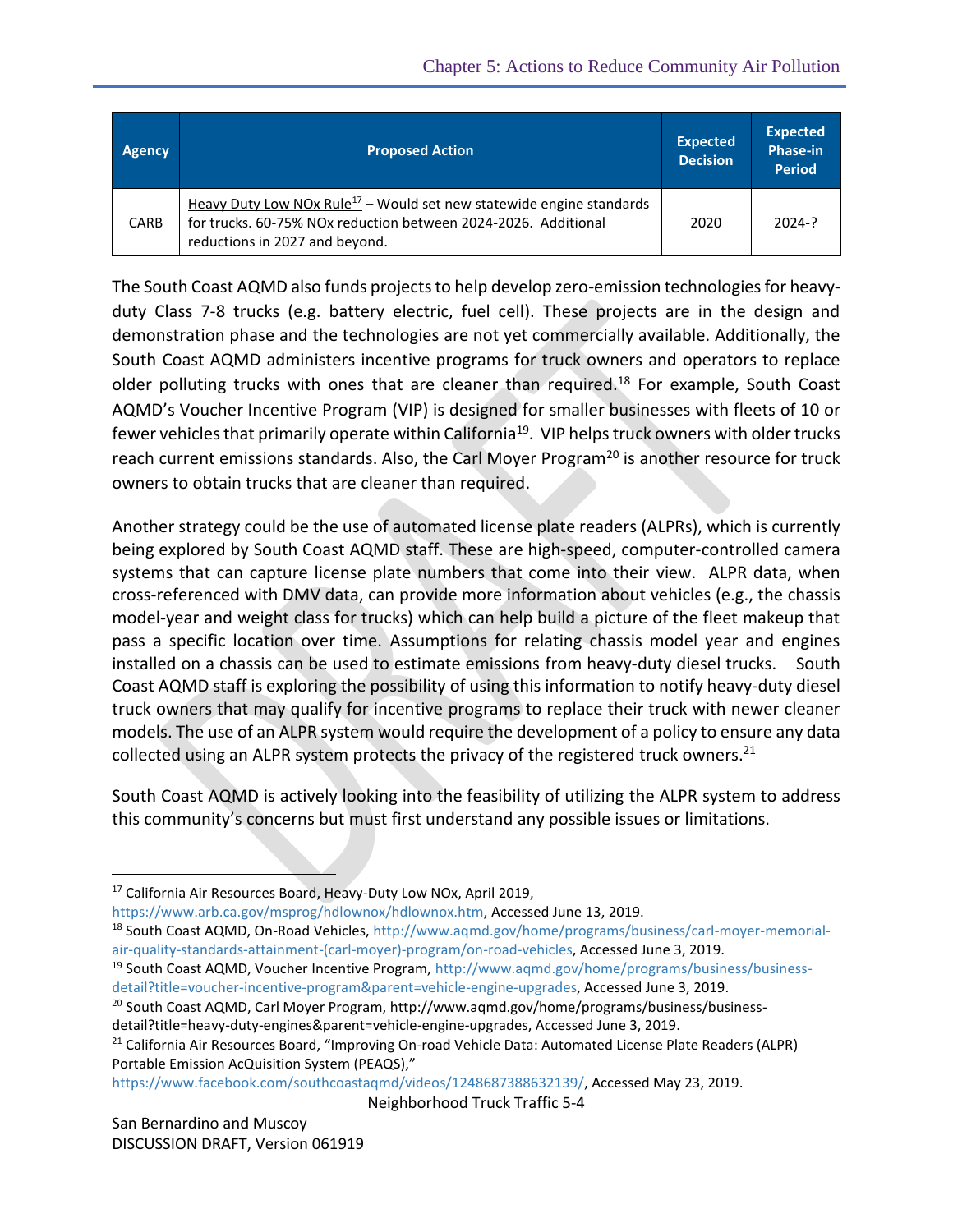## Opportunities for Action

The CSC's strategy to reduce the community's exposure to air pollution from trucks is described in the actions below.

| <b>Action 1: Reduce Emissions from Illegal Heavy-Duty Truck Idling in the</b><br><b>Community</b> |                                                                                                                                                                                                                                                                                                                                                                                                                                                                                                                                                                                                                                                                                                                                                                                      |  |
|---------------------------------------------------------------------------------------------------|--------------------------------------------------------------------------------------------------------------------------------------------------------------------------------------------------------------------------------------------------------------------------------------------------------------------------------------------------------------------------------------------------------------------------------------------------------------------------------------------------------------------------------------------------------------------------------------------------------------------------------------------------------------------------------------------------------------------------------------------------------------------------------------|--|
| Course of Action:                                                                                 |                                                                                                                                                                                                                                                                                                                                                                                                                                                                                                                                                                                                                                                                                                                                                                                      |  |
| $\bullet$<br>trucks<br>and improve, as needed.                                                    | Conduct focused enforcement for idling trucks in high traffic areas with the highest<br>priority for areas near schools and residential. Other areas prioritized by the CSC<br>include locations near distribution centers and high traffic corridors (e.g., on Juana<br>Street and Cabrera Street, on both streets between Fourth Street and Fifth Street,<br>Kingman Street between Tia Juana Street and Mt. Vernon Avenue, etc.)<br>Collaborate with the CSC to inform community members on how to report idling<br>Provide community outreach on existing complaints/response systems on reporting<br>idling trucks. If existing complaint/response system is determined to be ineffective,<br>assess where improvements are feasible for the existing complaint/response system |  |
| Strategies:                                                                                       |                                                                                                                                                                                                                                                                                                                                                                                                                                                                                                                                                                                                                                                                                                                                                                                      |  |
| Enforcement<br>Collaboration<br>$\bullet$<br><b>Public Information and Outreach</b>               |                                                                                                                                                                                                                                                                                                                                                                                                                                                                                                                                                                                                                                                                                                                                                                                      |  |
| Goals:                                                                                            |                                                                                                                                                                                                                                                                                                                                                                                                                                                                                                                                                                                                                                                                                                                                                                                      |  |
| $\bullet$<br>proposed timeframe]<br>٠                                                             | Conduct [X amount of] focused inspections and targeted sweeps within a [insert<br>Organize [X amount of] outreach events within a [insert proposed timeframe] to inform<br>community members how to report idling trucks                                                                                                                                                                                                                                                                                                                                                                                                                                                                                                                                                             |  |
| <b>Estimated Timeline:</b>                                                                        |                                                                                                                                                                                                                                                                                                                                                                                                                                                                                                                                                                                                                                                                                                                                                                                      |  |
|                                                                                                   | Beginning fall of 2019, with quarterly updates to the CSC                                                                                                                                                                                                                                                                                                                                                                                                                                                                                                                                                                                                                                                                                                                            |  |
|                                                                                                   | Implementing Agency, Organization, Business or Other Entity:                                                                                                                                                                                                                                                                                                                                                                                                                                                                                                                                                                                                                                                                                                                         |  |
| Name:                                                                                             | Responsibilities:                                                                                                                                                                                                                                                                                                                                                                                                                                                                                                                                                                                                                                                                                                                                                                    |  |
| South Coast AQMD                                                                                  | Conduct idling sweeps.<br>Conduct outreach to local law enforcement<br>about<br>opportunities to reduce illegal heavy-duty truck idling<br>Organize outreach events in collaboration with local entities                                                                                                                                                                                                                                                                                                                                                                                                                                                                                                                                                                             |  |
| California Air Resources<br>Board (CARB)                                                          | Coordinate idling truck inspections with the California Highway<br>Patrol                                                                                                                                                                                                                                                                                                                                                                                                                                                                                                                                                                                                                                                                                                            |  |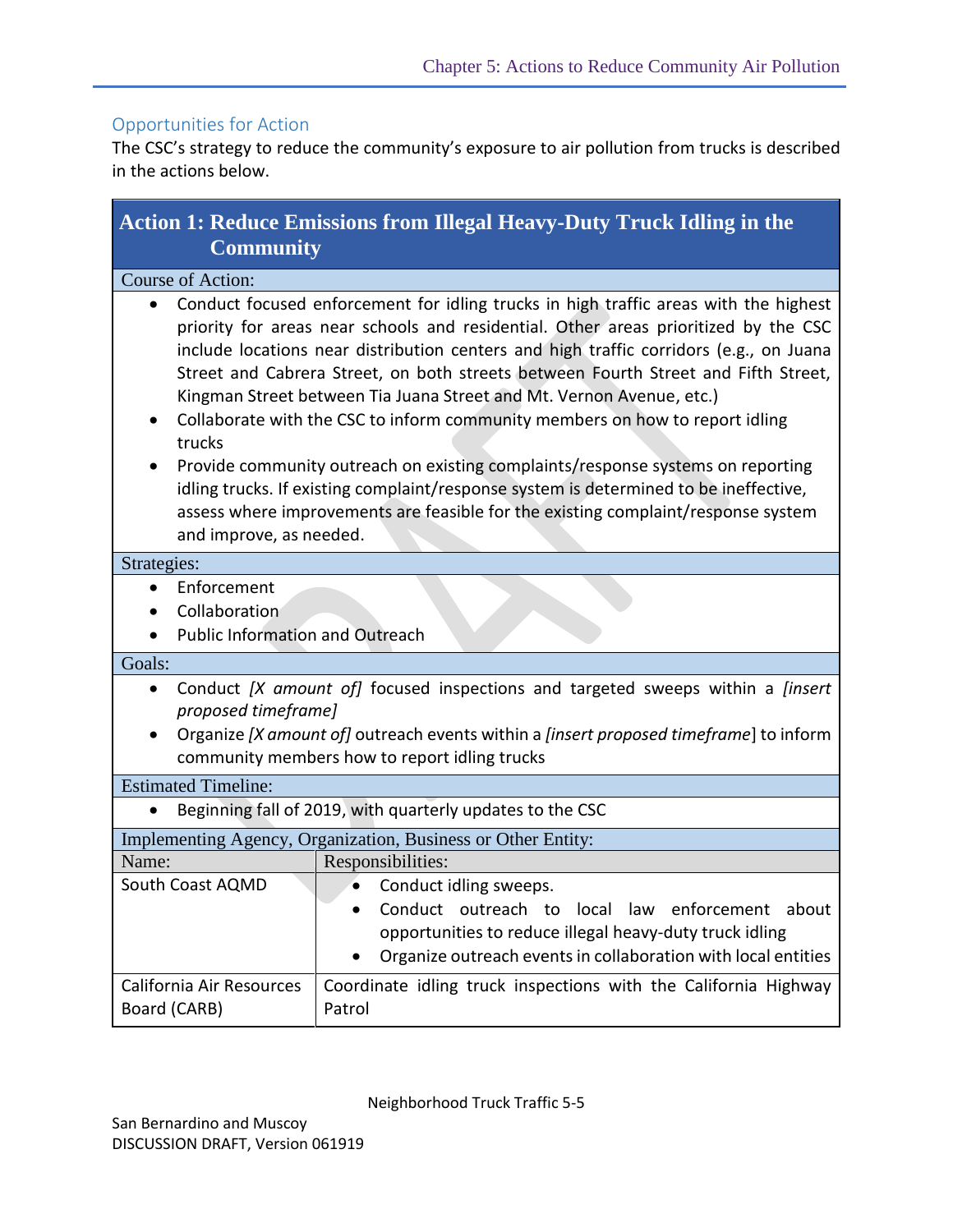| <b>CSC</b> | Work with the South Coast AQMD, and other local entities to   |
|------------|---------------------------------------------------------------|
|            | disseminate information on how to report idling trucks in the |
|            | community (e.g., outreach events, flyers)                     |

#### References:

For more information regarding requirements for idling trucks: 13 CCR § 2485; <https://www.arb.ca.gov/enf/diesel.htm>

Vehicle pollution complaint lines for CARB and South Coast AQMD are available as follows:

- CARB [https://ww2.arb.ca.gov/our-work/programs/environmental-complaints,](https://ww2.arb.ca.gov/our-work/programs/environmental-complaints) and (800) END SMOG or (800) 363-7664
- $\bullet$  South Coast AQMD (800) CUT-SMOG or (800) -288-7664

## **Action 2: Reduce Emissions from Heavy-Duty Trucks Transiting the Community**

#### Course of Action:

- Work with the city or the county to develop enforceable truck routes and establish designated truck parking areas
- Collaborate with local businesses, agencies, and organizations to conduct outreach to truck owners and operators in this community to provide information about community ordinances, restricted truck routes, trucking regulations, and available incentive programs
- Identify South Coast AQMD and other additional incentive funding opportunities to accelerate adoption of cleaner equipment and trucks
- Target incentive funds for local small businesses and independent owner/operator (e.g., Voucher Incentive Program)
- Participate in CARB's rule development as an advocate for the community for future amendments to their truck regulations
- Continue to develop Facility Based Mobile Source Measures (see Warehouse and Rail)
- Conduct targeted enforcement of CARB's Drayage Truck Rule and Truck and Bus Rule
- Provide training on complaint reporting for trucks transiting the community

#### Strategies:

- Incentives
- Public Information and Outreach
- Collaboration
- Regulation
- Enforcement

Goals: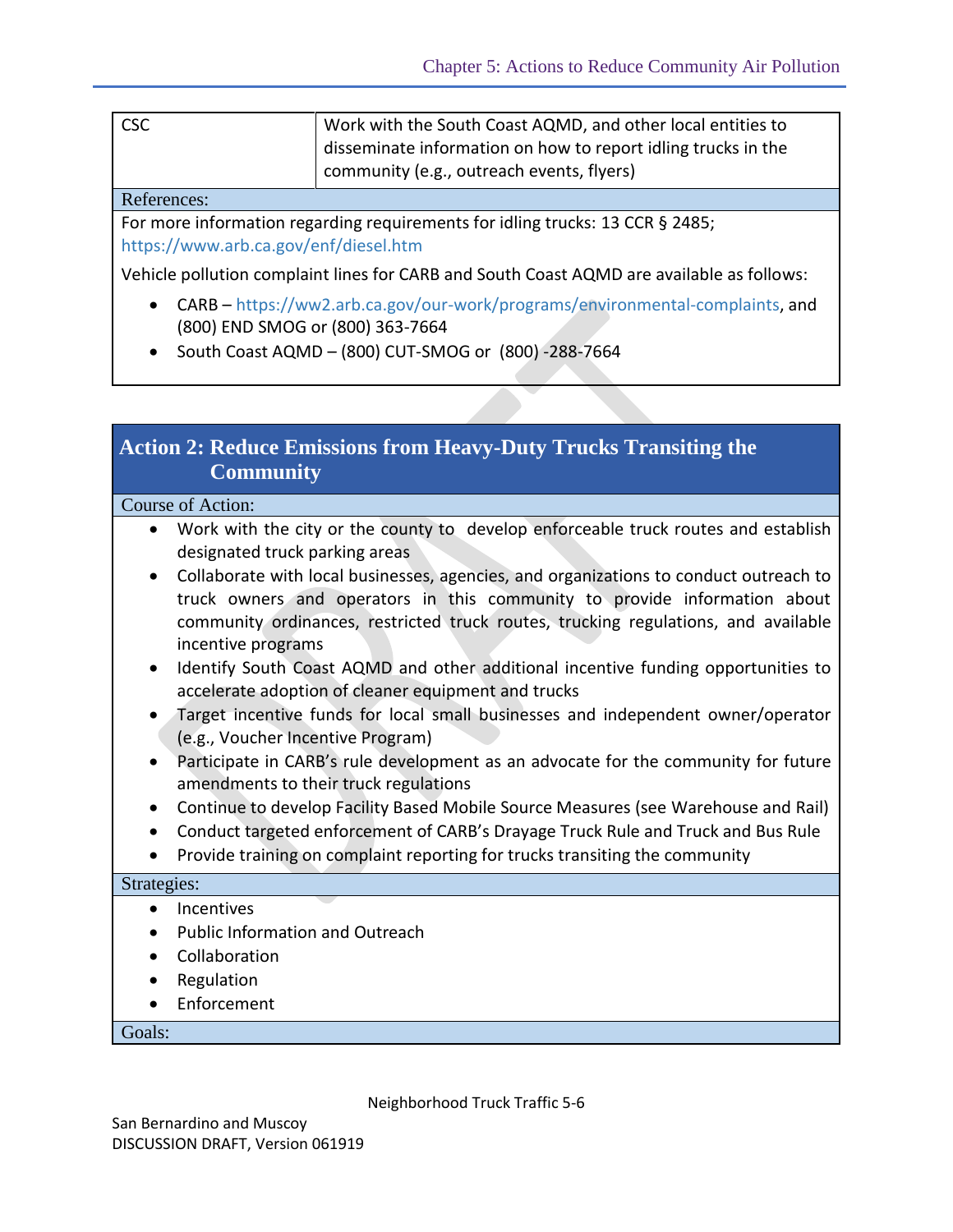| Organize [insert number] of incentive outreach events per year and provide biannual<br>$\bullet$<br>updates to the CSC<br>Provide biannual updates on CARB's and South Coast AQMD's rule development for<br>truck regulations, and seek community input on progress<br>[CARB – CSC, please provide input to CARB regarding where enhanced enforcement<br>$\bullet$<br>should occur]<br><b>Estimated Timeline:</b><br>2020, when incentive programs are available, begin conducting incentive outreach<br>$\bullet$<br>events and provide quarterly or biannual updates to the CSC<br>CARB's New Regulations phase in: 2024-2030<br>[CARB Enforcement timeline] |                                                                                                                                                                                                                                                                                                                                                                                                                                                                                          |  |  |
|----------------------------------------------------------------------------------------------------------------------------------------------------------------------------------------------------------------------------------------------------------------------------------------------------------------------------------------------------------------------------------------------------------------------------------------------------------------------------------------------------------------------------------------------------------------------------------------------------------------------------------------------------------------|------------------------------------------------------------------------------------------------------------------------------------------------------------------------------------------------------------------------------------------------------------------------------------------------------------------------------------------------------------------------------------------------------------------------------------------------------------------------------------------|--|--|
|                                                                                                                                                                                                                                                                                                                                                                                                                                                                                                                                                                                                                                                                | Implementing Agency, Organization, Business or Other Entity:                                                                                                                                                                                                                                                                                                                                                                                                                             |  |  |
| Name:                                                                                                                                                                                                                                                                                                                                                                                                                                                                                                                                                                                                                                                          | Responsibilities:                                                                                                                                                                                                                                                                                                                                                                                                                                                                        |  |  |
| South Coast AQMD                                                                                                                                                                                                                                                                                                                                                                                                                                                                                                                                                                                                                                               | Provide targeted outreach for truck incentive programs in this<br>٠<br>community                                                                                                                                                                                                                                                                                                                                                                                                         |  |  |
|                                                                                                                                                                                                                                                                                                                                                                                                                                                                                                                                                                                                                                                                | Provide status updates to the CSC about applications that are<br>٠<br>submitted for truck incentives that could recue emissions in the<br>community<br>Provide training to community leaders or organizations that<br>$\bullet$<br>provide application assistance for incentive programs<br>Continue development of Facility Based Mobile Source<br><b>Measures</b><br>Provide training for effectively reporting complaints about<br>heavy-duty trucks with excessive exhaust emissions |  |  |
| <b>CARB</b>                                                                                                                                                                                                                                                                                                                                                                                                                                                                                                                                                                                                                                                    | Continue rule development for amendments to regulations<br>$\bullet$<br>affecting trucks<br>Conduct enforcement of existing Drayage Truck and Truck and<br><b>Bus Rules</b><br>Provide training for effectively reporting complaints about<br>heavy-duty trucks with excessive exhaust emissions                                                                                                                                                                                         |  |  |
| County of San                                                                                                                                                                                                                                                                                                                                                                                                                                                                                                                                                                                                                                                  | Work with South Coast AQMD to provide the community with<br>$\bullet$                                                                                                                                                                                                                                                                                                                                                                                                                    |  |  |
| Bernardino                                                                                                                                                                                                                                                                                                                                                                                                                                                                                                                                                                                                                                                     | information<br>about local truck<br>routes,<br>air<br>pollution<br>requirements for trucks, and incentives for cleaner trucks<br>outreach to local law enforcement about<br>Conduct<br>opportunities to enforce truck routes and reduce illegal heavy-<br>duty truck idling                                                                                                                                                                                                              |  |  |
| <b>CSC</b> members (including<br>businesses, community<br>organizations, and<br>agencies)                                                                                                                                                                                                                                                                                                                                                                                                                                                                                                                                                                      | Work with South Coast AQMD to conduct outreach to truck owners<br>operators. Provide application assistance to potential<br>and<br>applicants for incentive programs. Seek funding support to provide<br>this service, e.g. through CARB Community Air Grants. Participate                                                                                                                                                                                                               |  |  |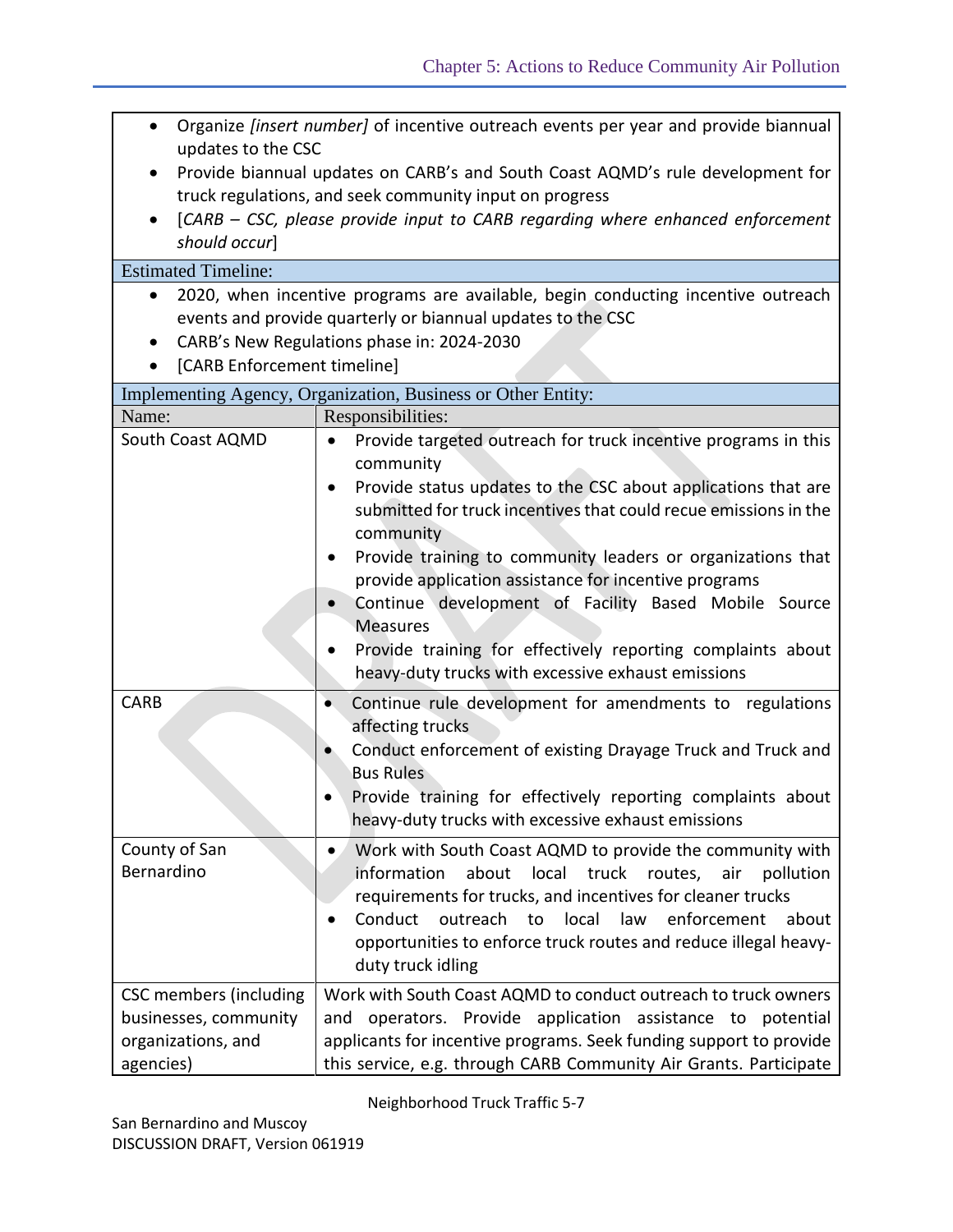|                                                   | in CARB and South Coast AQMD rulemaking efforts (e.g., attending<br>working group meetings, providing comments on draft rule<br>materials, etc.) for regulations affecting trucks.                                                                                                                                                                                                                      |
|---------------------------------------------------|---------------------------------------------------------------------------------------------------------------------------------------------------------------------------------------------------------------------------------------------------------------------------------------------------------------------------------------------------------------------------------------------------------|
| References:                                       |                                                                                                                                                                                                                                                                                                                                                                                                         |
| www.arb.ca.gov/drayagetruck                       | For more information regarding the CARB Drayage Truck Regulation:                                                                                                                                                                                                                                                                                                                                       |
|                                                   | For more information regarding the CARB Community Air Grants:                                                                                                                                                                                                                                                                                                                                           |
| program/community-air-grants                      | https://ww2.arb.ca.gov/our-work/programs/community-air-protection-                                                                                                                                                                                                                                                                                                                                      |
|                                                   | For more information regarding CARB Truck and Bus Regulation:                                                                                                                                                                                                                                                                                                                                           |
| https://arb.ca.gov/msprog/onrdiesel/onrdiesel.htm |                                                                                                                                                                                                                                                                                                                                                                                                         |
| community:                                        | For more information regarding restricted truck routes in the general plans for this                                                                                                                                                                                                                                                                                                                    |
| San Bernardino County:<br>$\bullet$<br>$\bullet$  | City of San Bernardino: http://www.ci.san-<br>bernardino.ca.us/pdf/DevSvcs/General%20Plan%20Document.pdf<br>http://www.sbcounty.gov/Uploads/lus/GeneralPlan/FINALGP.pdf<br>Countywide Plan: http://countywideplan.com/wp-<br>content/uploads/2019/05/CWP PolicyPlan PubReviewDraft 20190515.pdf<br>Community of Muscoy: http://countywideplan.com/wp-<br>content/uploads/2019/05/01 Muscoy CAG 2019.pdf |
|                                                   | Vehicle pollution complaint lines for CARB and South Coast AQMD are available as follows:                                                                                                                                                                                                                                                                                                               |
| $\bullet$<br>(800) END SMOG or (800) 363-7664     | CARB - https://ww2.arb.ca.gov/our-work/programs/environmental-complaints, and<br>South Coast AQMD - (800) CUT-SMOG or (800) -288-7664                                                                                                                                                                                                                                                                   |

# **Action 3: Utilize Existing Traffic Information and New Technology to Identify Older Trucks for Incentive Programs**

#### Course of Action:

- Gather existing traffic information from local authorities and other available databases, implement new technology (e.g. ALPR) to collect useful data on truck traffic, and assess the potential impact of truck emissions near schools and residences [*Ask CSC to prioritize specific locations, understanding that there may be some restrictions in terms of where such a system can be placed*].
- Explore the possibility of using ALPR system along with DMV data to identify trucks that frequently travel through the community that may be older and more polluting than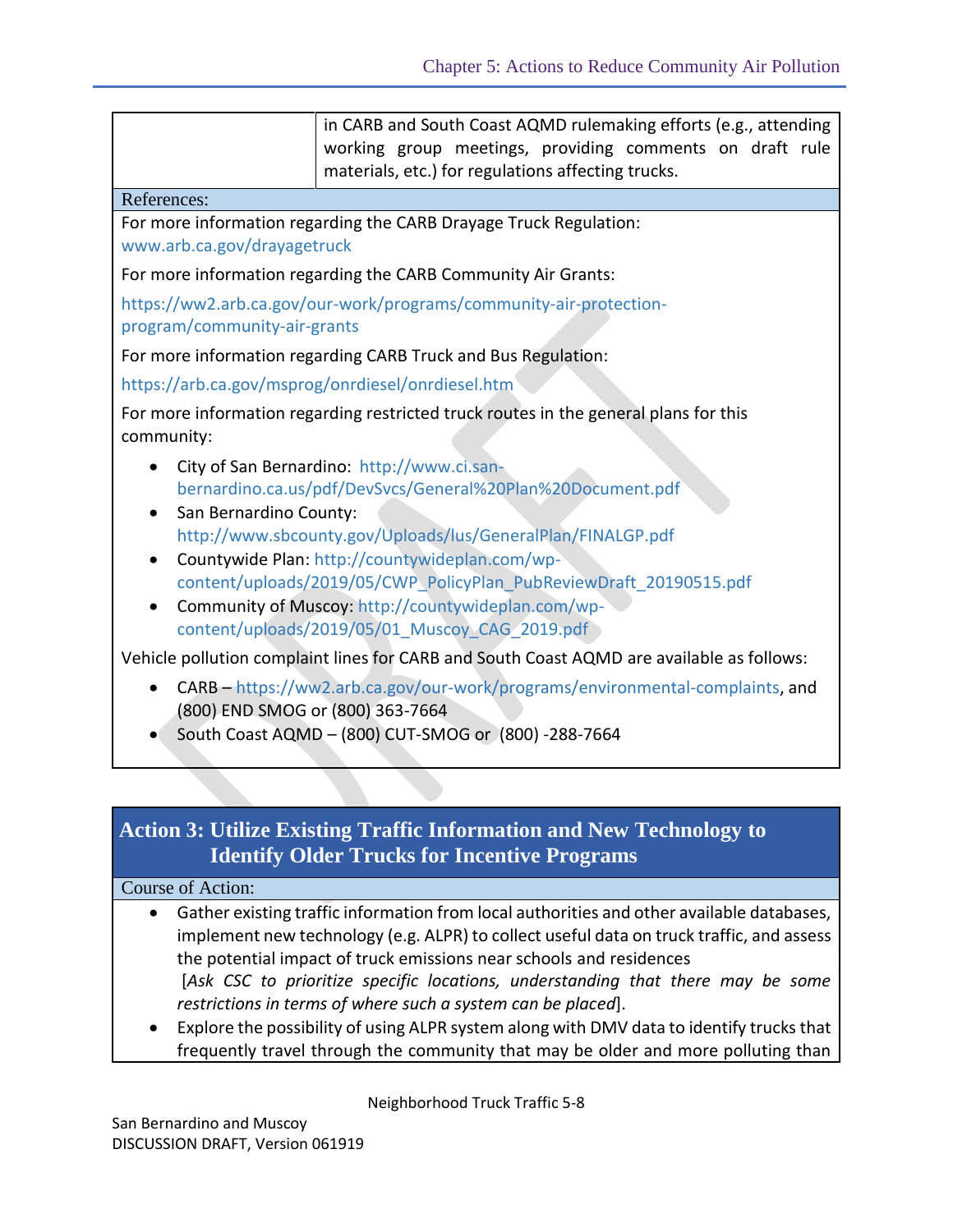|                                                                                                                                                                                                                                                                                                                                                                                                                                                                                 | newer trucks, and contact the owner to provide information about incentive funding<br>programs for truck replacement                                                                                                                                                                                                                                                                                                                                                                   |  |  |
|---------------------------------------------------------------------------------------------------------------------------------------------------------------------------------------------------------------------------------------------------------------------------------------------------------------------------------------------------------------------------------------------------------------------------------------------------------------------------------|----------------------------------------------------------------------------------------------------------------------------------------------------------------------------------------------------------------------------------------------------------------------------------------------------------------------------------------------------------------------------------------------------------------------------------------------------------------------------------------|--|--|
| Strategies:                                                                                                                                                                                                                                                                                                                                                                                                                                                                     |                                                                                                                                                                                                                                                                                                                                                                                                                                                                                        |  |  |
| Monitoring<br>Incentives<br>Public Information and Outreach<br>Collaboration                                                                                                                                                                                                                                                                                                                                                                                                    |                                                                                                                                                                                                                                                                                                                                                                                                                                                                                        |  |  |
| Goals:                                                                                                                                                                                                                                                                                                                                                                                                                                                                          |                                                                                                                                                                                                                                                                                                                                                                                                                                                                                        |  |  |
| ٠<br>$\bullet$                                                                                                                                                                                                                                                                                                                                                                                                                                                                  | Explore the possibility of using ALPR systems in this community and prioritize locations<br>for deployment based on community input<br>Once ALPR systems have been deployed, work with City and County to provide<br>information about the overall results<br>Provide quarterly or biannual updates to the CSC on progress made to collect and use<br>data from these systems [CARB - CSC, please provide input to CARB regarding what it<br>would like CARB to do based on this data] |  |  |
| <b>Estimated Timeline:</b>                                                                                                                                                                                                                                                                                                                                                                                                                                                      |                                                                                                                                                                                                                                                                                                                                                                                                                                                                                        |  |  |
| 2020, work with CARB and community to prioritize locations for these systems<br>$\bullet$<br>2021, begin implementation of ALPR systems at priority community locations, compile<br>data and provide quarterly or biannual updates to the CSC<br>Once data is available, review data obtained and begin targeted outreach to owners<br>with older dirtier trucks and dirty trucks that frequently travel through this community<br>to provide information on incentive programs |                                                                                                                                                                                                                                                                                                                                                                                                                                                                                        |  |  |
|                                                                                                                                                                                                                                                                                                                                                                                                                                                                                 | Implementing Agency, Organization, Business or Other Entity:                                                                                                                                                                                                                                                                                                                                                                                                                           |  |  |
| Name:                                                                                                                                                                                                                                                                                                                                                                                                                                                                           | Responsibilities:                                                                                                                                                                                                                                                                                                                                                                                                                                                                      |  |  |
| South Coast AQMD                                                                                                                                                                                                                                                                                                                                                                                                                                                                | Work with CSC to explore the feasibility of using ALPR systems<br>and prioritize locations for implementation. Once data are<br>received, provide incentives and targeted outreach to truck<br>owners for incentive programs in this community<br>Provide updates to the CSC on implementation of the ALPR<br>system                                                                                                                                                                   |  |  |
| <b>CARB</b>                                                                                                                                                                                                                                                                                                                                                                                                                                                                     | Continue testing of ALPR systems to improve accuracy. Provide<br>technical assistance to South Coast AQMD to implement these<br>systems.                                                                                                                                                                                                                                                                                                                                               |  |  |
| City of San Bernardino<br>and County of San<br>Bernardino (Muscoy)                                                                                                                                                                                                                                                                                                                                                                                                              | Work with South Coast AQMD to obtain necessary approvals to<br>install cameras for ALPR system.                                                                                                                                                                                                                                                                                                                                                                                        |  |  |
| <b>CSC</b> members                                                                                                                                                                                                                                                                                                                                                                                                                                                              | Work with South Coast AQMD and CARB to prioritize locations for<br>the ALPR systems.                                                                                                                                                                                                                                                                                                                                                                                                   |  |  |
| References:                                                                                                                                                                                                                                                                                                                                                                                                                                                                     |                                                                                                                                                                                                                                                                                                                                                                                                                                                                                        |  |  |
| For more information regarding the CARB ALPR system:                                                                                                                                                                                                                                                                                                                                                                                                                            |                                                                                                                                                                                                                                                                                                                                                                                                                                                                                        |  |  |